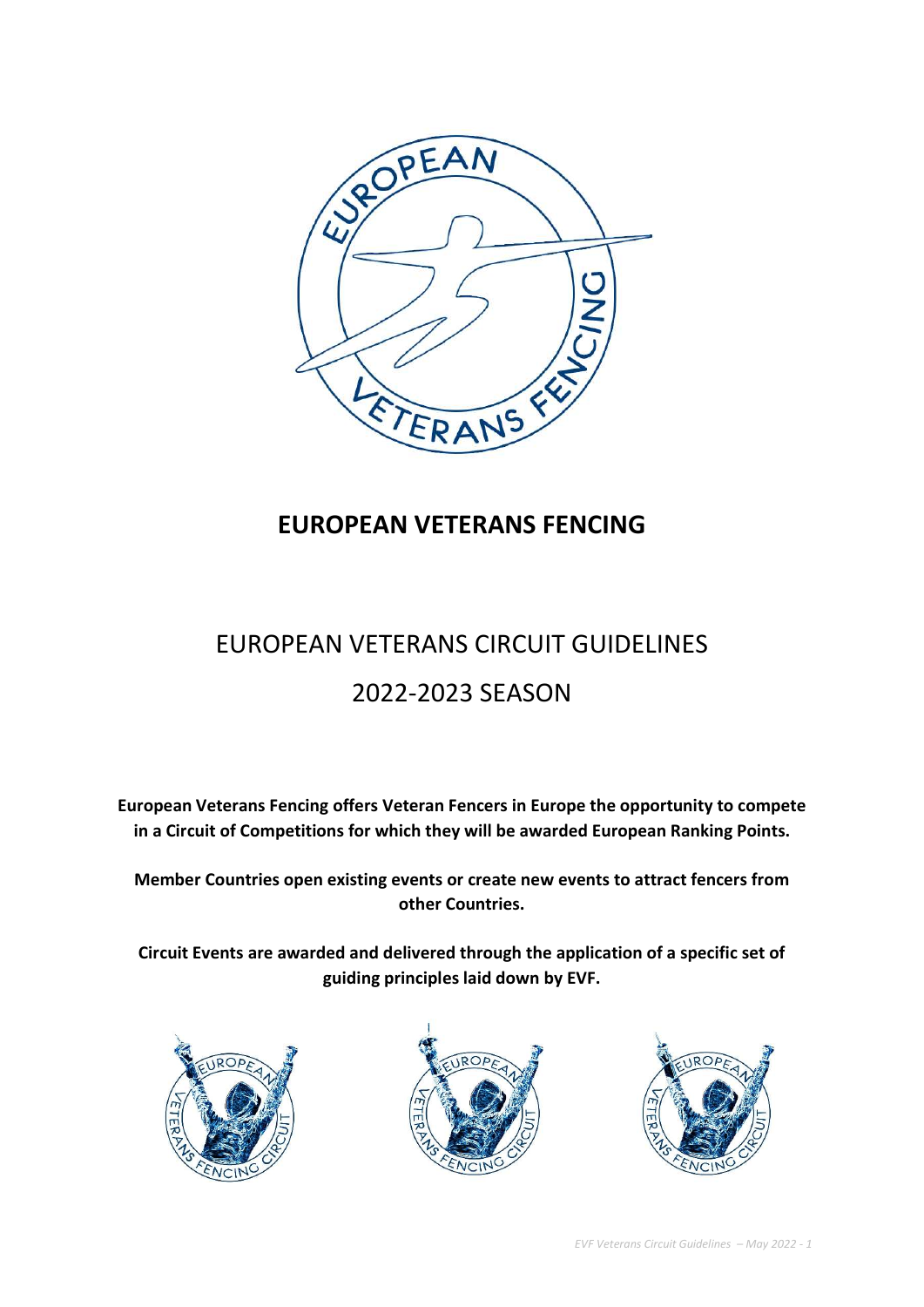# Contents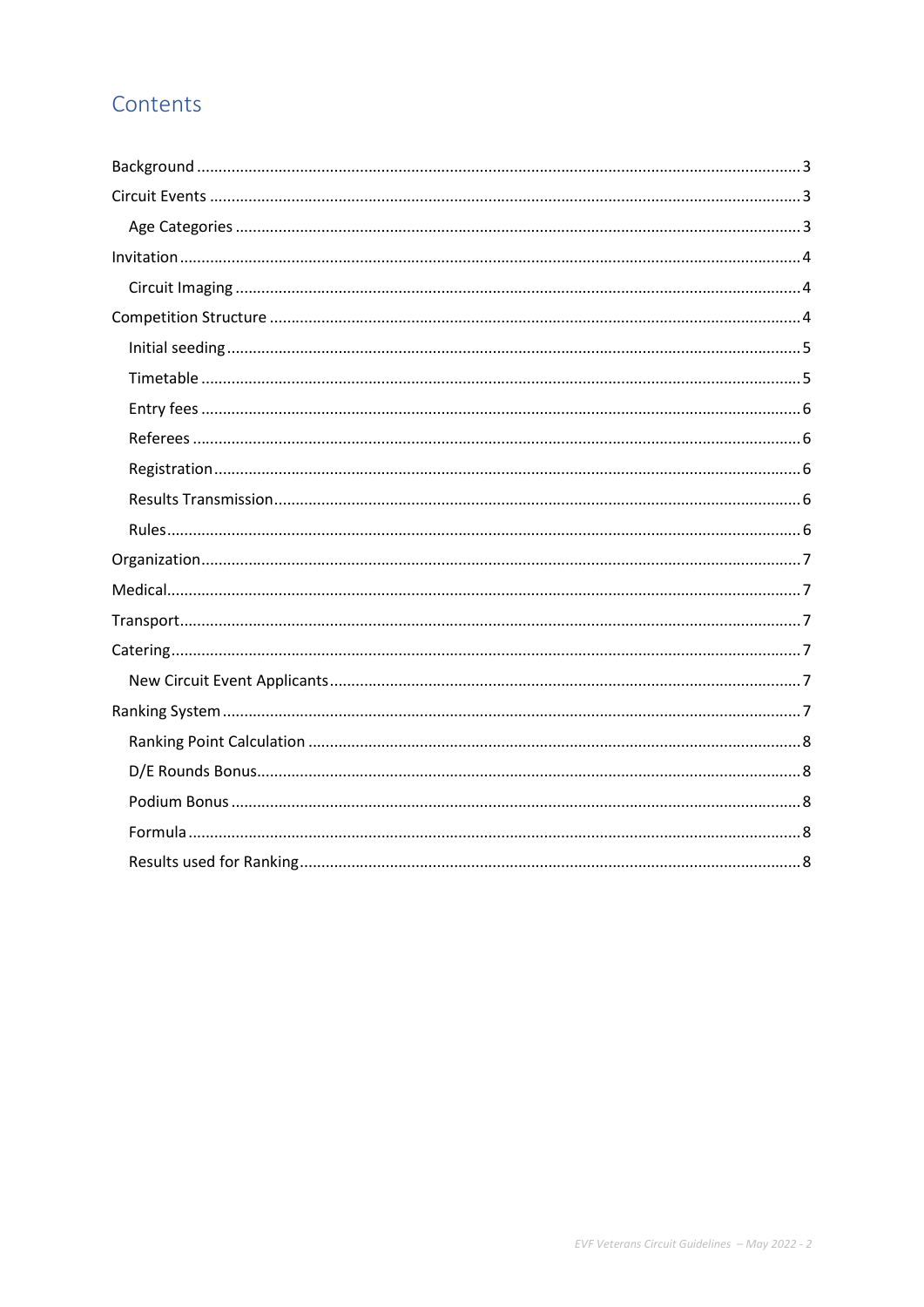# Background

European Veterans Fencing is committed to facilitating the best possible environment within Europe to increase participation, raise standards and grow Veterans Fencing as a friendly but competitive family.

The creation of a Veteran Fencing Circuit is the first step in fulfilling this objective by providing an incentive for Veteran Fencers to participate in competitions outside their own countries. This is equally beneficial for experienced fencers seeking to enhance their ranking and newer fencers seeking to gain experience.

Fencers from outside Europe are welcome to participate in Circuit Events but may not be awarded as EuroVet Fencer of the Year.

# Circuit Events

Twelve events were selected as Foundation Events to establish the Circuit for the 2020 Season. Each event is awarded for a period of 3 years during which time it is evaluated for inclusion for a further 3 years. Following a review, the 2023 Circuit has been expanded to six competitions per weapon and now comprises:

| <b>HUN</b> | <b>Budapest</b>  | September 2022    | Foil + Epee         |
|------------|------------------|-------------------|---------------------|
| <b>FIN</b> | Turku            | September 2022    | Epee                |
| <b>ESP</b> | Madrid           | November 2022     | Sabre + Epee        |
| <b>GER</b> | Munich           | December 2021     | Foil + Sabre        |
| <b>GBR</b> | Guildford        | January 2023      | Epee + Foil + Sabre |
| <b>FRA</b> | Faches-Thumesnil | January 2023      | Foil + Sabre        |
| <b>UKR</b> | Kiev             | February 2023     | Epee                |
| <b>ITA</b> | <b>TBD</b>       | <b>March 2023</b> | Foil + Sabre        |
| <b>AUT</b> | Graz             | <b>March 2023</b> | Foil                |
| <b>BEL</b> | Liege            | April 2023        | Sabre               |
| <b>POL</b> | Gdańsk           | April 2023        | Epee                |

The following event is not included in the Circuit but it will be considered for the EVF ranking:

| <b>FRA</b> | Paris | July 2022 - World Veterans Criterium | Foil + Epee + Sabre |
|------------|-------|--------------------------------------|---------------------|
|------------|-------|--------------------------------------|---------------------|

#### Age Categories

For the purposes of the EVF Circuit and rankings, a fencer's age is taken as the age at the end of the Circuit Season Year. Fencers competing in the 2023 Circuit that commences in 2022 will fence in the category that corresponds to their age on 31 December, 2023.

#### V1: 40-49 years

V2: 50-59 years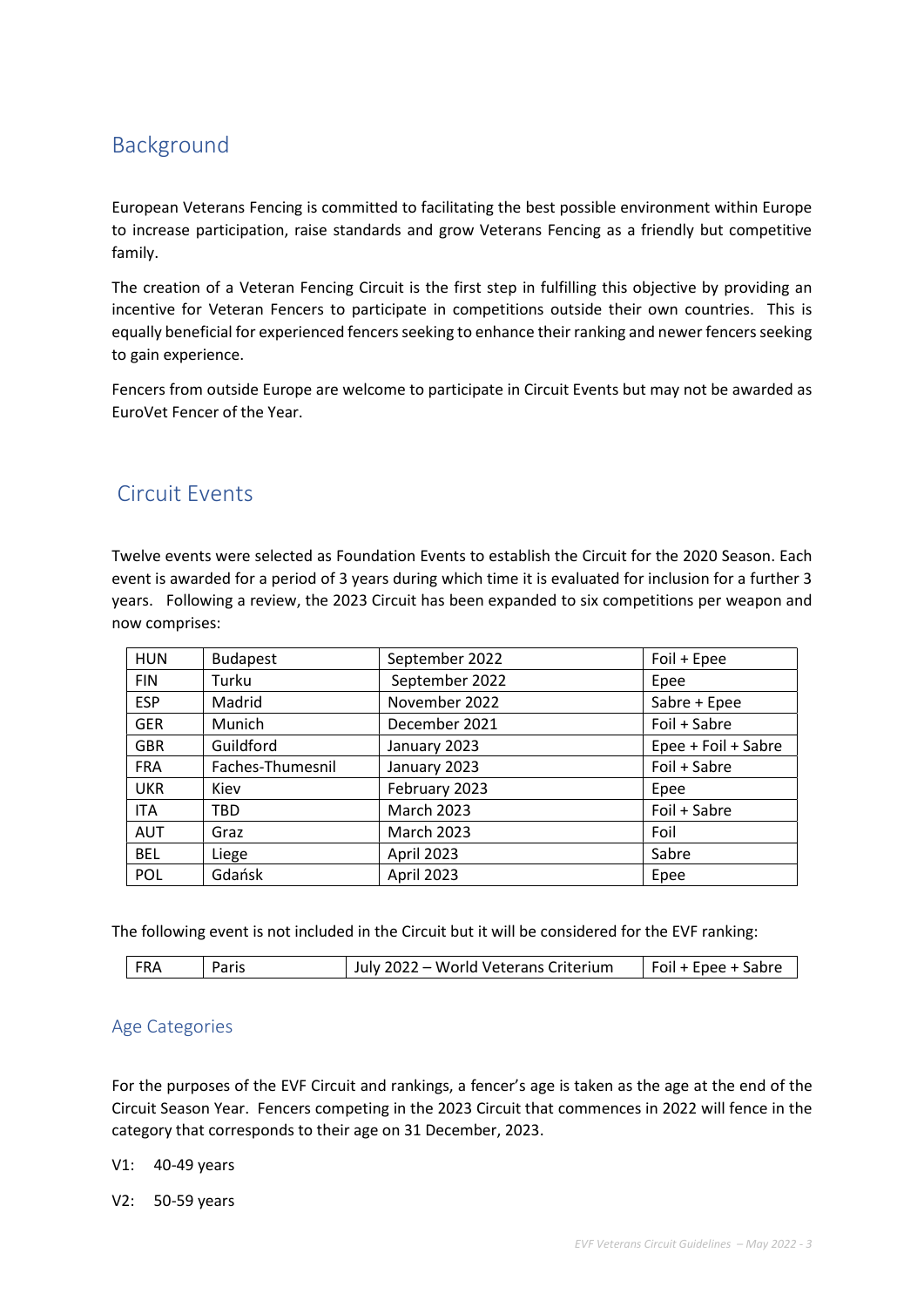V3: 60-69 years

V4: 70+ years

#### Invitation

The organisers must advise EVF, at least 6 months prior to the event, of the date, location and organisers contact details.

A public Invitation with the following information about the event shall be transmitted to EVF Members and Executive 3 months before the event with the following information

- Contact of organisers
- Competition venue
- Schedule of the competition
- Entry information
- Entry fee
- Formula

Organisers may also publicise their event on the EVF Website and EVF FaceBook page.

#### Circuit Imaging

A series of images have been designed uniquely for the Circuit Competitions – one for each weapon.



Organisers may use these on their invitations, printed and social media material by applying for the artwork from EVF.

Organisers may use the image on merchandise through the payment of a royalty on sales or by purchase through the EVF merchandise provider.

### Competition Structure

All Circuit Events are organised and delivered by local hosts but they must all fulfil the following criteria:

- At least one round of poules of 5, 6 or 7 fencers followed by a Direct elimination tableau.
- The poules are composed according to the EVF individual ranking system. The DT may make adjustments in order to avoid unbalanced poules
- In the case of multiple fencers from the same country in a poule, the 0.15. FIE rule will be applied.
- The bouts of the poules are of 5 hits, 3 min, according to the 0.17. FIE rule.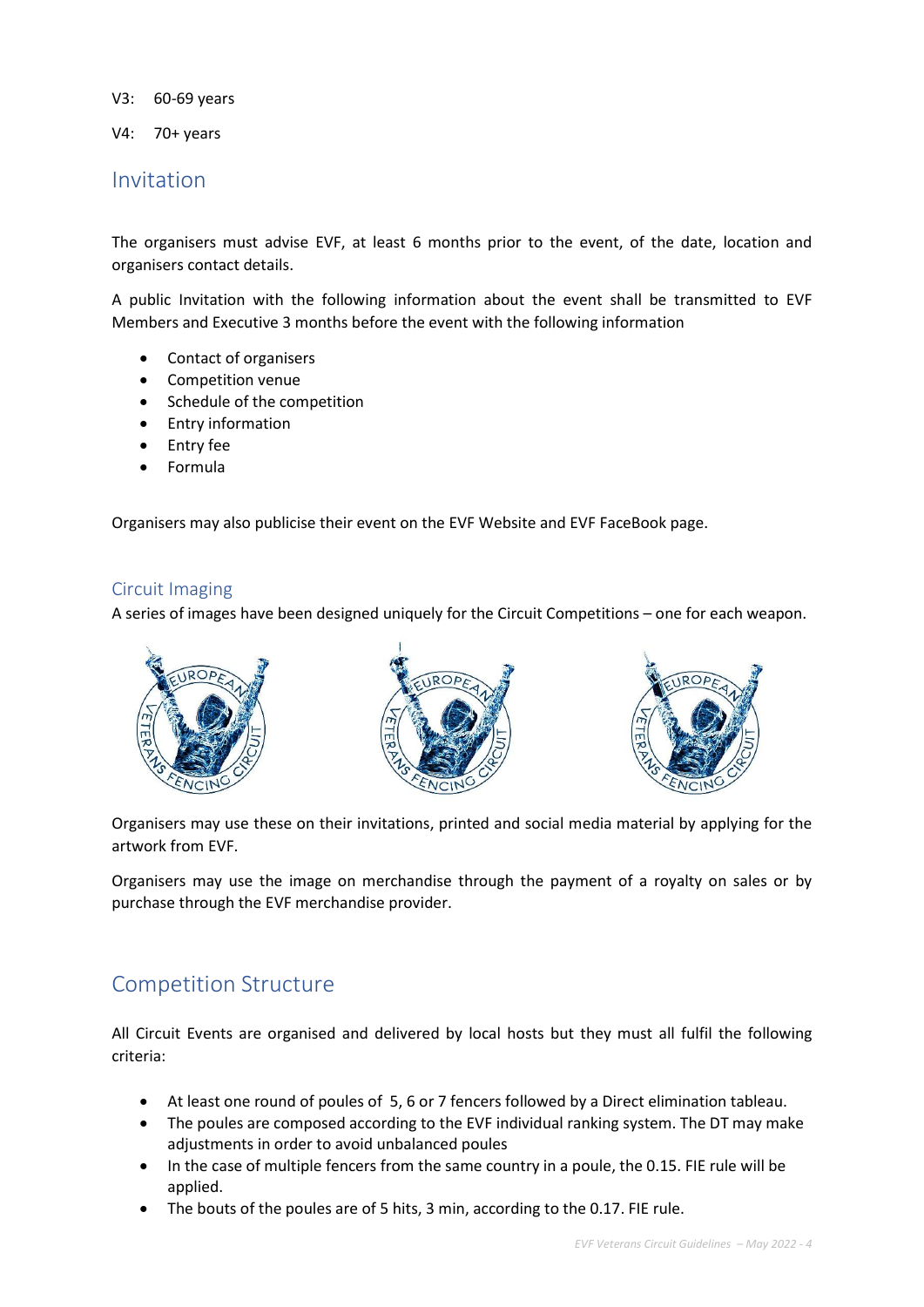- No fencers will be eliminated from the poules which will be followed by a Direct Elimination tableau based on the results of the poules, according to 0.19. FIE rule.
- Direct Elimination bouts are of 10 hits with consideration of 0.23. and 0.24. FIE rules.
- Every fencer can only fence in the age category to which he or she belongs : 40-49 (or V1), 50-59 (or V2), 60-69 (or V3), 70 and over (or V4).
- If there are fewer than 12 fencers in a category, they join the nearer and younger age category for the poule round.
- If this merge is not enough to reach 12 fencers another merge may be made
	- o Examples :
		- $O$   $V1:16$
		- $O$  V2 : 10 >> merge with V1
		- $O$   $V3:7$
		- $O$  V4 : 5 >> merge with V3
		- $\circ$  Finally : 26 in V1/V2 and 12 in V3/V4
		- $O$   $V1:13$
		- $\circ$  V2 : 5 >> merge with V1
		- $\circ$  V3 : 4 >> merge with V2
		- $O$  V4 : 1 >> merge with V3
		- o Finally : 23 in V1/V2/V3/V4
- In case of a match between fencers of different categories, a negative handicap of one hit will be granted for a difference of two categories
	- o Examples :
	- $O$  V1/V2, V2/V3 or V3/V4 : no handicap
	- $\circ$  V1/V3 : V1 begins at -1
	- $\circ$  V2/V4 : V2 begins at -1
	- $\circ$  V1/V4 : V1 begins at -2
- Should a score be negative at the end of the bout, it must be notified at zero on the score sheet
	- o Example :
	- o A defeats B for 0 to -1, the score must be noted V0 to 0
- After the poules, each fencer will fence Direct Elimination in their own category, if the number of fencers is at least 4.
- If there are fewer than 4 fencers in a category, they join the nearer and younger age category for the Direct Elimination.
- The two fencers who lose the semi-final matches are placed equal third and will each receive a bronze medal.
- The indication of the name and nationality of the fencer on the back of his jacket and the wearing of national colours is recommended but not mandatory

#### Initial seeding

Seeding should be applied following the current European Ranking provided by EVF. Competitors from outside Europe may compete and be included in the Ranking for the purposes of seeding.

#### Timetable

The provisional timetable must be provided to EVF for approval one month prior to the date of the competition. Significant changes to timing or structure must be made in consultation with EVF. Minor adjustments do not require further approval.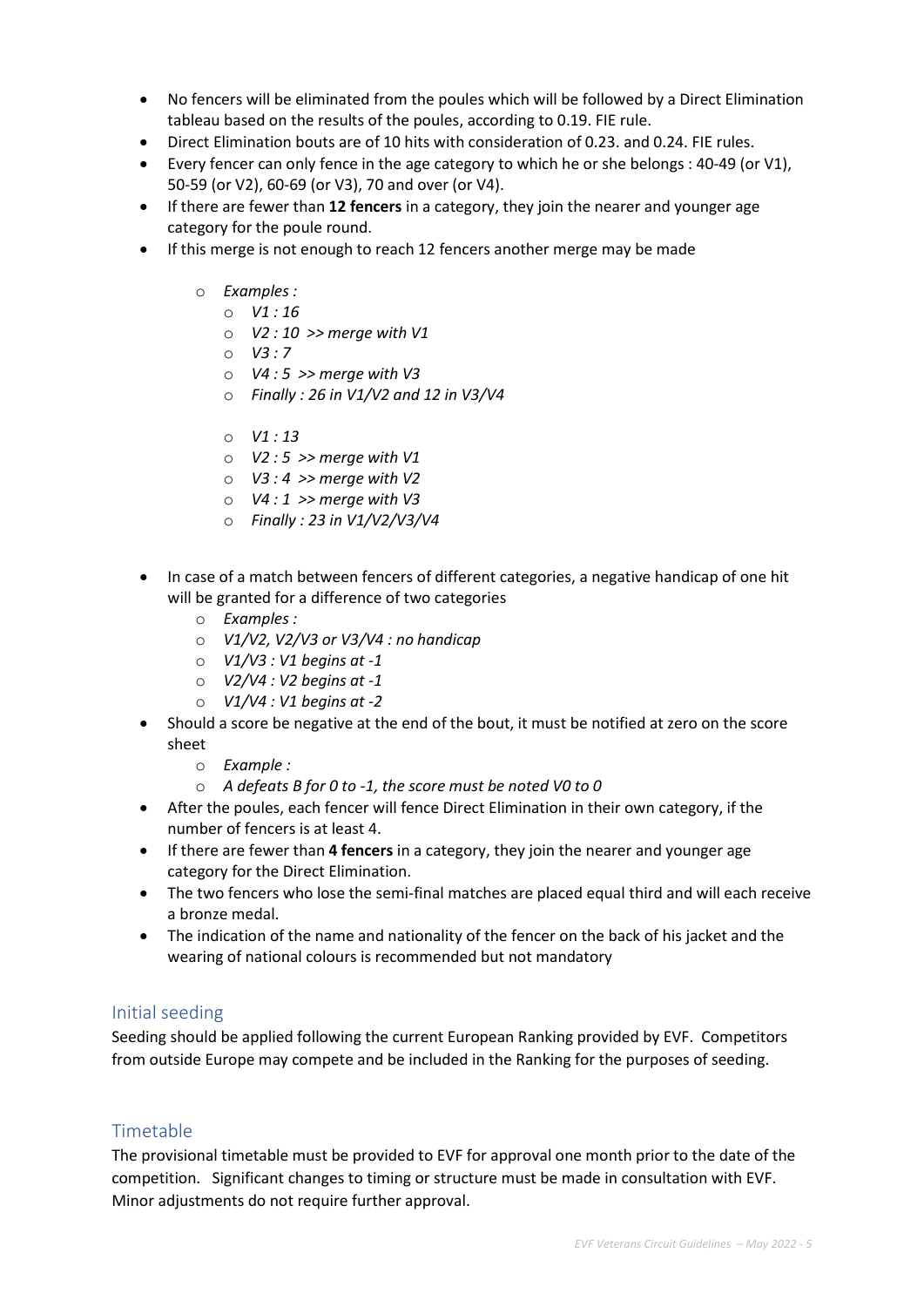#### Entry fees

Entry fees for all Circuit Events are set at a maximum of 50 Euros per person per weapon. Organisers to use fees to cover referee, officials and other costs.

All fencers must be full members of their National Federation and must not be required to pay fees to the National Hosting Organisation.

Entry may only be collected in advance if there is no charge to fencers outside the hosting country. Facilities to collect entry fees on arrival at registration must be made available.

#### Referees

Referees may be National and Local but must be of a suitable level to direct bouts with International competitors. All referees to be supplied by the organisers with no demand on fencers to provide referees according to entry numbers.

#### Registration

Circuit Competition organisers have the right to use EVF proprietary software for Registration and Accreditation. It is strongly recommended that they do so.

Registration deadline to be 7 days prior to the event.

Fencers who have registered must notify organisers of cancellation at least 24 hours prior to the event. Fencers who do not notify cancellation may be barred from entering subsequent events

#### Results Transmission

Full results shall be provided to EVF within 24 hours from competition containing the following information:

- a) fencers by country (including date or year of birth)
- b) fencers by initial seeding
- c) formula
- d) poules
- e) ranking after poules
- f) ranking for D/E table in case two rounds of poules were fenced
- g) all D/E tables
- h) final ranking (including date or year of birth)

This information to be transmitted to: john@jrmason.demon.co.uk in HTML format

#### Rules

Circuit Competitions may apply local rules but must operate within broad FIE rules for equipment, referees and disputes.

Scoring equipment must be International Standard with time displays.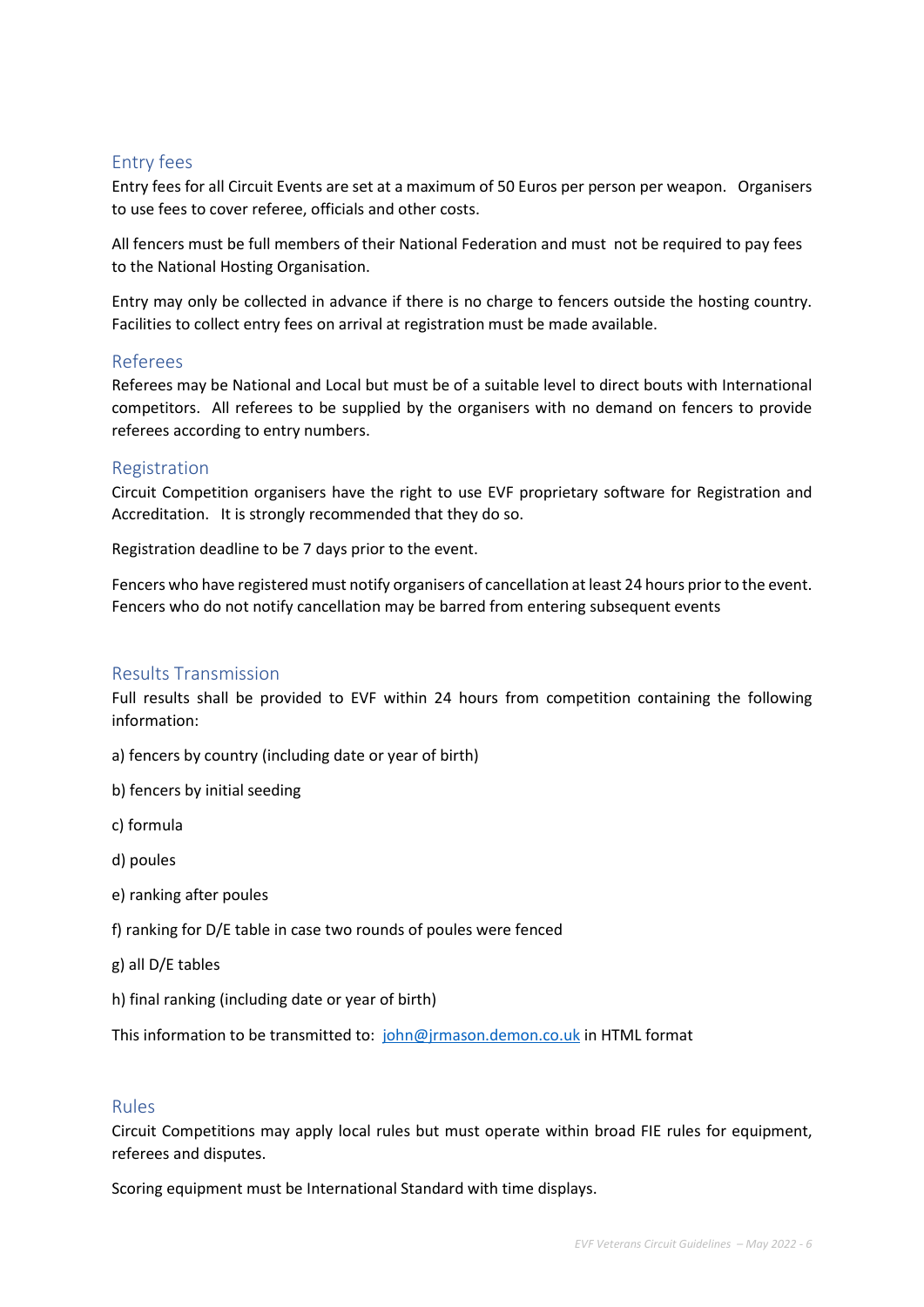Weapon Control is not mandatory but weapons must be checked on the piste prior to bouts starting. Repair service/facilities and at least one equipment manufacturer stand should be present.

### **Organization**

There must be an adequate number of pistes to ensure the smooth running of the competition that are supported by technical staff.

The organisers should provide and distribute information about accommodation, transportation and parking to EVF Members as early as possible.

## Medical

Adequate medical assistance or a doctor must be available at the venue. An ambulance should be at the venue or within 5 minutes

# **Transport**

Organisers may support international entrants by providing transport between key hotels and the venue and transfers from the airport. Organisers are required to provide transport for referees and officials.

Organisers may invite the President or members of the EVF Board to attend Circuit events. Travel, accommodation and per diem to be provided by the organisers.

Each event will be reviewed by an EVF Observer – this may be a member of the EVF Board, a member of the DT approved by the Board or an individual nominated by the Board.

The Observer will provide a written report on the event within 10 working days to EVF responding to the questions outlines in the observers questionnaire provided.

# Catering

Appropriate catering must be provided or easy access to catering for fencers throughout the event.

#### New Circuit Event Applicants

Member countries that seek to have a competition included as a ranking event on the European Circuit may seek inclusion by completing and submitting a bid application.

Applications will be reviewed by the Directors responsible for the Circuit and Competitions and recommendations made to the Congress for approval – provided there is capacity within the number of events to include new ones

# Ranking System

The ranking system will continuously update to provide an accurate indication of the status of each participating fencer.